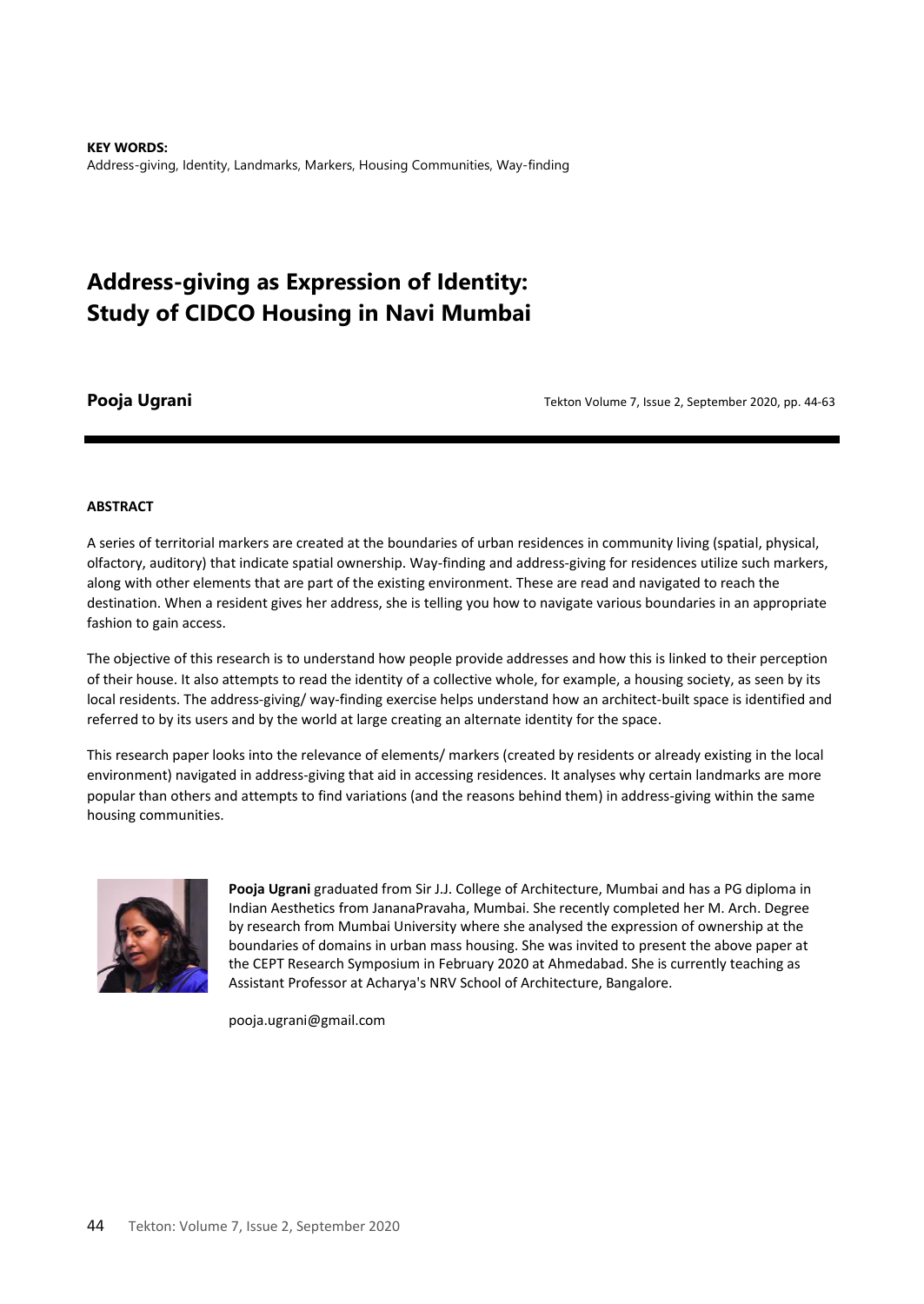## **Introduction**

Humans have always been intimately associated to the land they inhabit. The Native American proverb – "This land does not belong to you; it is you who belong to the land" – resonates with this idea. The act of providing one's address is an invitation to let the receiver discover you as you inhabit your abode. It is an act of relaxing inhibitions and saying something more about you. Hence, giving your address to someone is a very strong expression of the resident's identity.

Taylor (1988) cites Lyn Lofland, a sociologist, who has argued that one of the most significant differences between pre-industrial and modern cities is that in the latter a 'place order' – a segmentation of people and activities by location – predominates. In former times a 'people order' predominated; all different classes of people were jammed together on the same city streets, and one identified the others based on social factors. (p.167).

This 'place-order' is applicable in the Indian context to the cities such as Mumbai and in extension to Navi Mumbai as well. People associate and identify themselves and each other with the location of their residence in the city.

Expressions occur at boundaries of residences, so people can be found, be taken notice of in the faceless ocean of a city, telling each other where they live in their own idiosyncratic ways. Such expressions are also the result of habit. Some have their roots in the expressions of those from previous generations or households that they grew up in. Over the years, they become ways of recreating a familiarity that is home. Even the lack of expression may stand for something.

Although address-giving goes beyond the architectural layout of housing colonies, it is not in the scope of this paper to delve into the concepts of narrative logic, epistemology, on how language and culture come together and on the politics of language (through the analysis of words and language - how and why are they used while giving addresses).

# **Definitions/ Related Readings**

The focus of this paper is more towards address-giving and what it tells us about the address-giver's identity and not so much towards the succeeding activities of wayfinding or wayfaring. That being said, some elements such as landmarks may be common to both activities. Following are the definitions considered for this paper.

**Wayfinding:** This can be described as a decision-making process (Passini, 1981). It is a prototypical real-world example of complex cognition (Sternberg and Ben-Zeev, 2001) as it builds upon people's perception of the environment, memory of past experiences, spatial learning processes, motor processes, and inferential as well as emotional appraisal of navigation options. In the broadest sense, any situation where the presence and/or activities of others, now or in the past, has an observable impact on wayfinding behaviour and cognition can be called "social wayfinding." (Dalton, Hölscher, & Montello, 2019).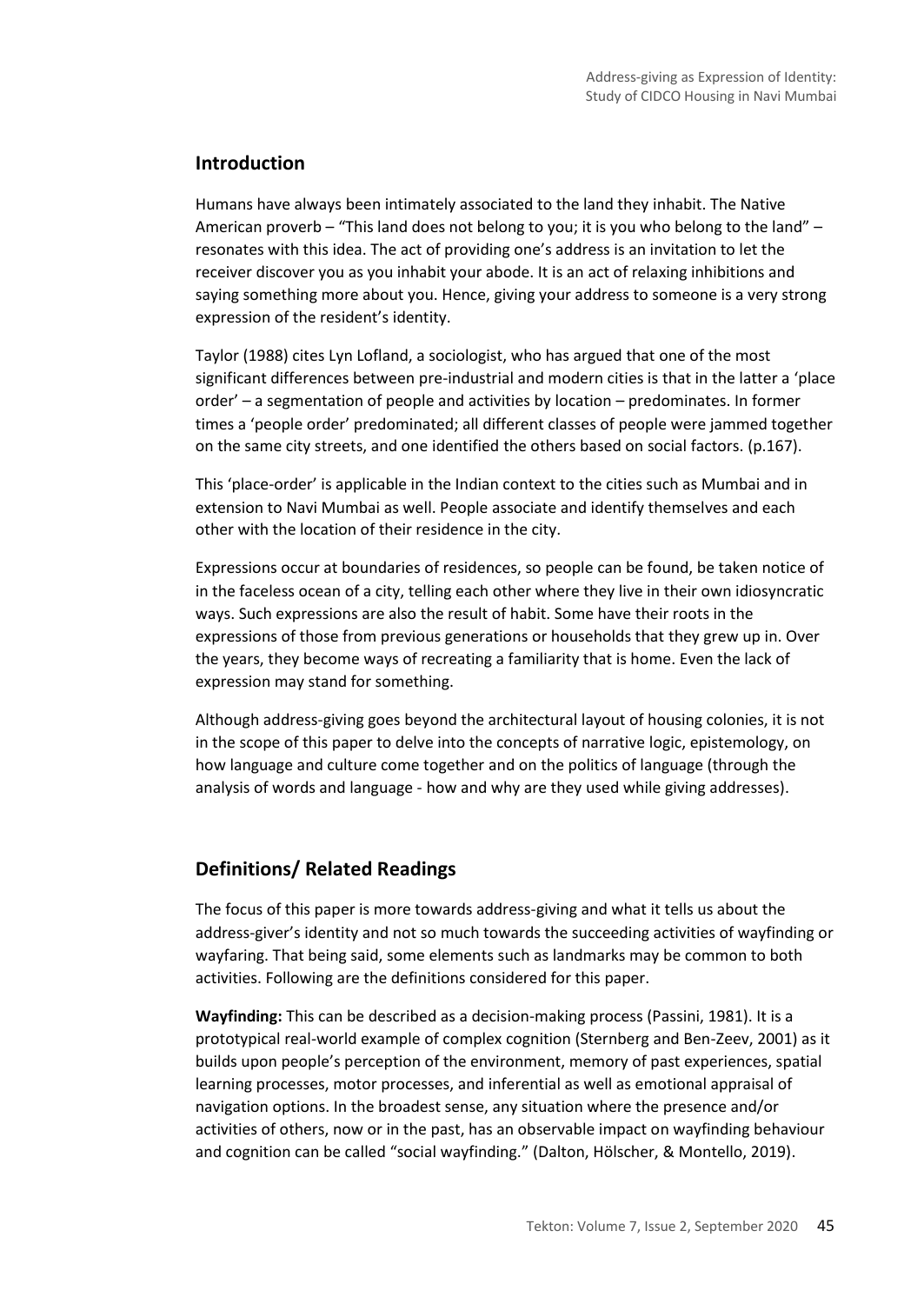**Wayfaring:** This is a more engaging and less directional activity. It can be defined as a movement of self-renewal or becoming rather than the transport of already constituted beings from one location to another. Making their ways through the tangle of the world, wayfarers grow into its fabric and contribute through their movements to its ever-evolving weave (Ingold, 2007, p. 116).

**Address-giving & wayfinding**: Address-giving is the act of communicating one's address to a desired individual or group in the most efficient manner so they can reach one's house with least inconvenience. This form of address-giving also includes weighing of different options to reach a single destination by the address-giver and then communicating the easiest one.

The act of address-giving automatically puts the wayfinding activity into the strong synchronous social type since there is more than one person actively involved in the decision making with reference to the wayfinding process. (Dalton, Hölscher, & Montello, 2019).

**Landmarks:** Markers are defined as all of the objects that are in some way considered a part of the self and that are clues to appropriation. Landmarks in address-giving are spatial, physical, olfactory, auditory markers whose presence is communicated to the way-finder by the address-giver.

### **The Study Area: CIDCO Housing**

Navi Mumbai is a recent response to the congestion that the island city of Mumbai was facing, bound by water on three sides. Opening out the mainland for development was a conscious move made by the authorities and planners to decongest the island city of Mumbai with respect to housing, and to re-orient the north-south traffic along an eastwest direction. Navi Mumbai or then New Bombay was first proposed as a concept in 1965 after the Barve report (Correa, Mehta, & Patel, 1965).

Ever since its conception, the development that the twin city faced has always been in pockets and bursts. Examples of these would include housing projects designed by eminent architects namely Uttam Jain, Charles Correa, Kamu Iyer, Hema Sankalia and Raj Rewal.

For the purpose of this study, a total of 106 houses were surveyed across five CIDCO housing projects in Navi Mumbai. Primary data collection included the following:

- Observations of user behavior for expressions of territoriality, friendship formation, surveillance.
- Observations of physical traces- User customizations/ preferences. Identify markers that express the same
- User perceptions/ opinions- Perception of self, personal status, perception of personal safety, privacy.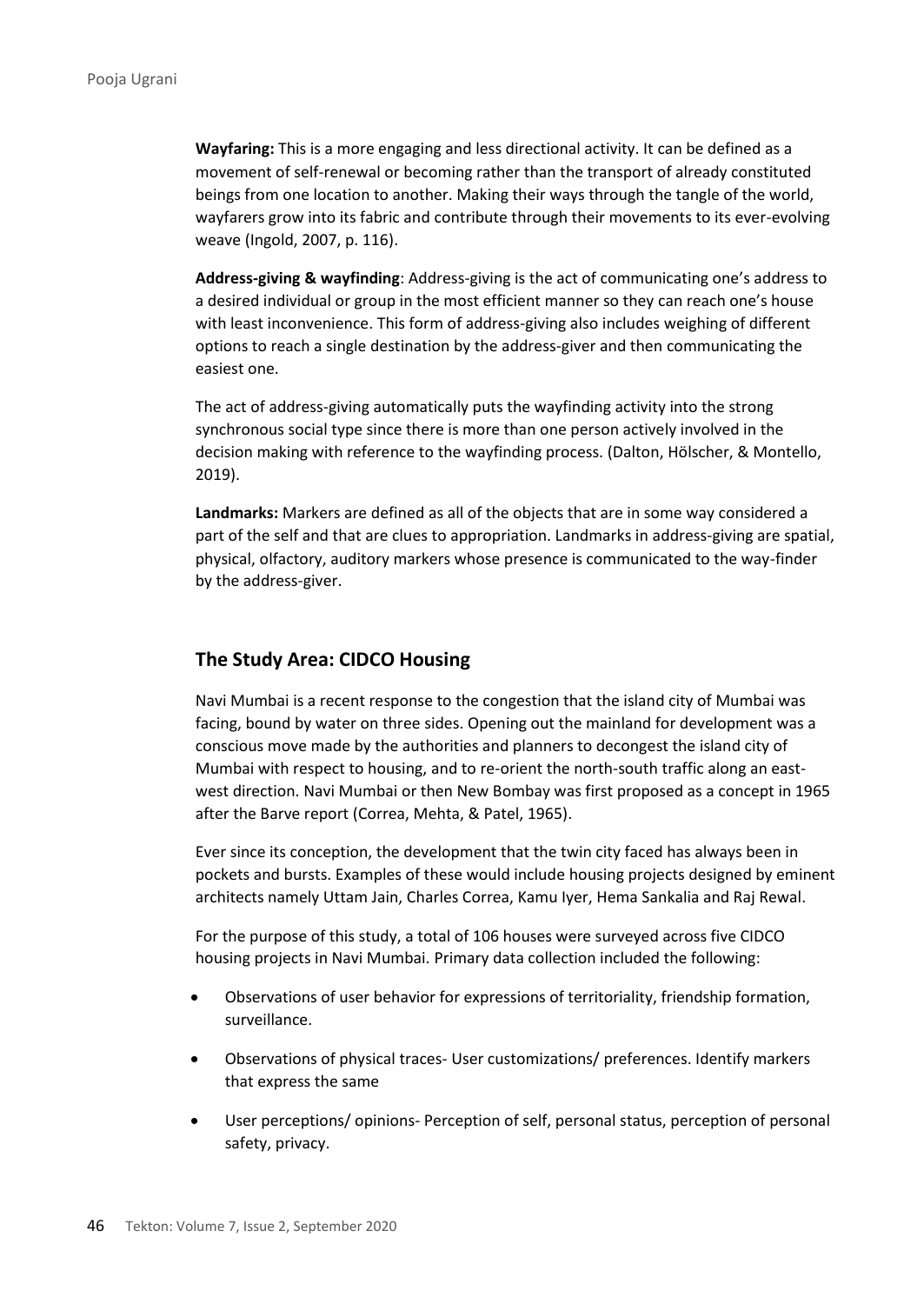Tools used for data collection included questionnaires, inventories, detailed photographs of the individual houses and the compound areas of the housing colonies formed within the housing projects. Secondary data was collected through books, journals, research papers, student reports on the housing projects.

|            |                                                                |                                                                                                                                                         |                                                    |                      |                                                                                                         | <b>Total Built</b> |                                                                                                                                     |                                                                                                             |                                                          |                                    |                                  |                                                  |                                                                              |
|------------|----------------------------------------------------------------|---------------------------------------------------------------------------------------------------------------------------------------------------------|----------------------------------------------------|----------------------|---------------------------------------------------------------------------------------------------------|--------------------|-------------------------------------------------------------------------------------------------------------------------------------|-------------------------------------------------------------------------------------------------------------|----------------------------------------------------------|------------------------------------|----------------------------------|--------------------------------------------------|------------------------------------------------------------------------------|
| še.<br>No. | <b>Architect</b>                                               | <b>Project Name and Address</b>                                                                                                                         | Scheme                                             | Project<br>commision | Plot area (ha/sq.m.)                                                                                    | Up Area<br>(spm)   | <b>Floor Space Index</b>                                                                                                            | No. of buildings                                                                                            | No. of<br>apartments                                     | units                              | Types of Area of a<br>unit (sqm) | Year of<br>construction                          | <b>Income group</b>                                                          |
| x          | Hema Sankalla/<br>Subodh Dhairyawan.<br>(still to be verified) | Apartment Owners Association<br>Mass Housing Scheme, Type: UDRI<br>Scheme, Sector 3, Sanpada                                                            | UDRI<br>housing                                    | <b>CIDCO</b>         | Net condomiumium<br>plot area: 23952 sqm<br>excluding central 3500<br>som RG, tot lots and<br>utilities | 23952              | 1. but due to variation<br>in housing units, 20<br>houses have consumed<br>all the FSI in one<br>condominium as per<br>one resident | 132 (G+2)                                                                                                   | 149 (143R+6C)<br>$X4 = 596$                              | 24.<br>duplex<br>houses<br>present | 18.87                            | 1994                                             | Mixed income<br>group                                                        |
|            | Uttam Jain                                                     | Sector 7, New Panyel                                                                                                                                    | COCO<br><b>Housing</b>                             | CIDCO                | 75.967 Sq.m.                                                                                            | 33033              | less than 1                                                                                                                         | 285                                                                                                         | 927                                                      | $\mathbf{H}$                       | 18.85                            |                                                  |                                                                              |
|            | Raj Rewal                                                      | Apartment Owners Association.<br>Sector 21-22, Belapur las per<br>CIDCO condominium plan).<br>popularly known as Income Tax<br>Colony, Parsk foothills. | Demand<br>Registration<br>Survey<br>Scheme         | CIDCO                | 9.5 Ha -2 Ha for school<br>and shopping centre »<br>$2.5$ Ha                                            | $\tau$             | less than 1 owing to<br>the different housing<br>units like duplex, 55<br>units per acre                                            | $16+1, 6+2, 6+3.$<br>Duplex)                                                                                | 1048                                                     | $\mathbf{z}$                       | 20-100                           | 1988-93                                          | Income Tax and<br>Customs officials                                          |
|            | Kamu Iver                                                      | Sector 26, Vashi                                                                                                                                        | Demand<br>Registration<br>Survey<br>Scheme<br>1987 | CIDCO                | 4.836 Hz                                                                                                | 30570              | less than 1                                                                                                                         | $G*1, G*2$                                                                                                  | 590 (18)<br>sqmJ+230 (25)<br>sqm)+120 (35)<br>som) = 940 | $\mathbf x$                        | 18-25-35                         | 1991                                             | Mathadi workers                                                              |
|            |                                                                | Apartment Owners Association<br>Type VS II (as per CIDCO<br>condominium plan) popularly<br>known as JN2 housing, Sector 9.<br>Vashi                     | CIDCO<br><b>Housing</b>                            | CIDCO                | Net condomiumium<br>plot area: 33989 som                                                                | 34054              | $\mathbf{1}$                                                                                                                        | 162 (G+2) but few<br>buildings to have<br>gone G+3 because)<br><b>Link John</b><br>buildings don't<br>tally | 1232                                                     | ×                                  | 25 to 27                         | late 70s.<br>condominium<br>plans for<br>1983-85 | <b>EWS Housing Eas</b><br>metioned on<br>revision is dated condominium plan) |

*Table 1: Tabulation of details of the housing projects studied for the research*

### **The Process**

Here, we describe the process of the primary research and the different factors on which the study was focussed by way of physical surveys and interviews. These factors include the act of address-giving and its elements, boundary conditions, relevance of identity markers etc. The process also looks at the changes in address-giving in recent times.

### **1. How is address given in these colonies?**

There are formal and informal methods of giving one's address based on the purpose of sharing it. Informally, addresses are communicated orally over calls made using mobile phones or in person, previously, to acquaintances, friends and relatives. Addresses are written down mostly for formal transactions such as receipt of courier parcels or online deliveries of commodities. A postal address is an example of a formal address. Not much communication with regards to the easiest navigable route happens while sharing this as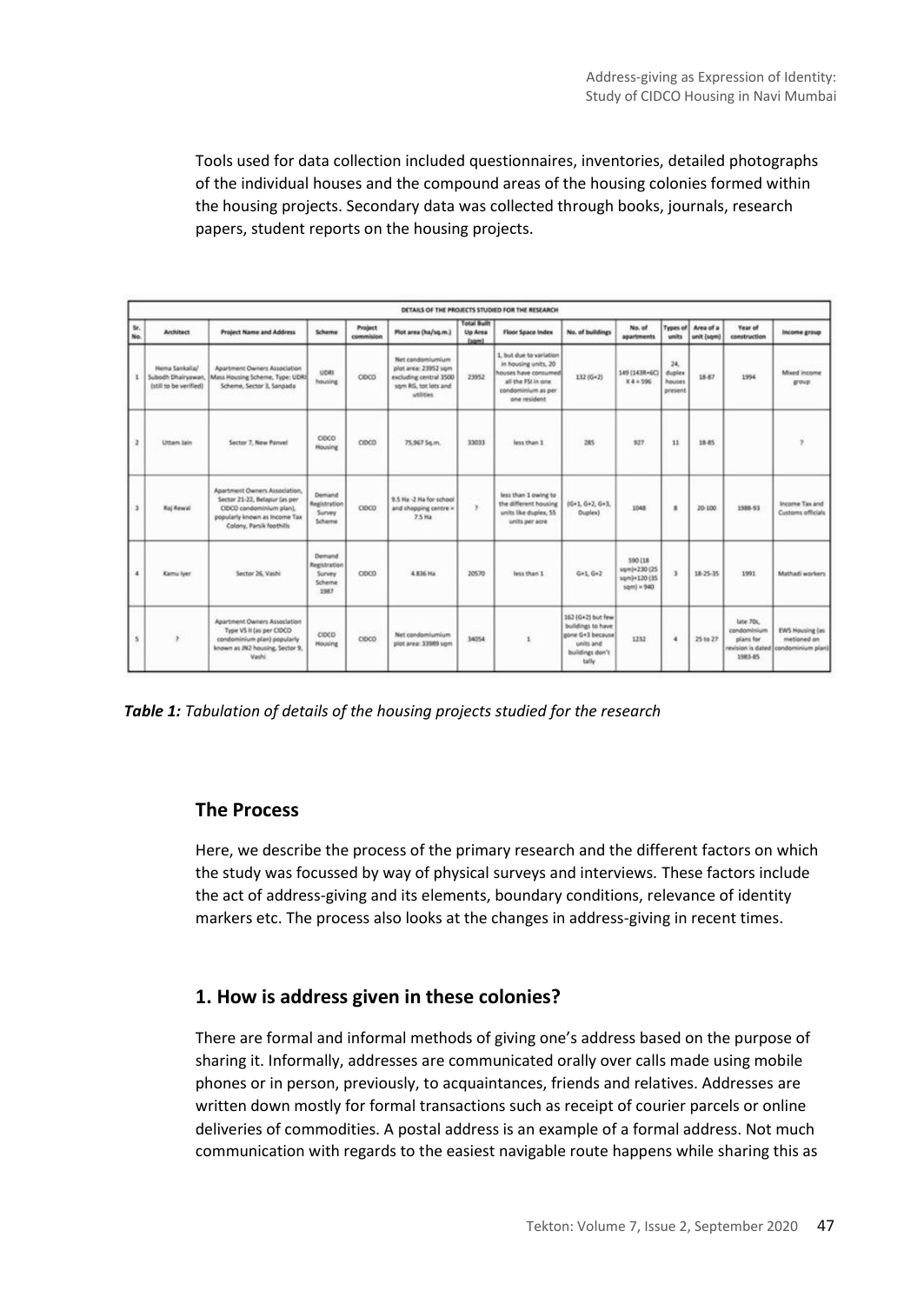

*Figure 1: Sketch on reading expressions of ownership at residence entrances*

the way finder is not closely associated with the resident, unless there is urgency in the receipt of the commodity.

While most of the houses studied for this research can be located using their formal address; informal addresses are documented because they are more engaging to the way finder and include eccentric tid-bits of information that many a times only the resident and the way finder can associate to. Whether an address is given formally or informally, landmarks become an essential part of them.

Here, the mention of online editable maps (that merge the formal and informal methods of address-giving since any user can describe or edit the description of a geographical location in her unique way) has been omitted because 72% of the residents confirmed that they did not use technology to give their address and did not have their guests use them for navigation. Residents, who did, mentioned the use of technology as a status symbol. For example, finding address on a "Tab" (referring to a tablet which is a small portable computer that accepts input directly on to its screen rather than via a keyboard or mouse).

### **Elements of An Address**

When residents were asked to explain how to reach their house from the entrance gate/boundary wall/ nearest railway station, they came up with answers that have been crystallized into the following points that form the elements of an address. For the sake of convenience, these elements have been clubbed under the headings of formal, informal address-giving and landmarks.

#### **Formal Address-giving:**

• Name: Owner's name/ surname or children's names Eg: Sai - daughter (famous girl in society) OR brother's name as he is the society's electrician.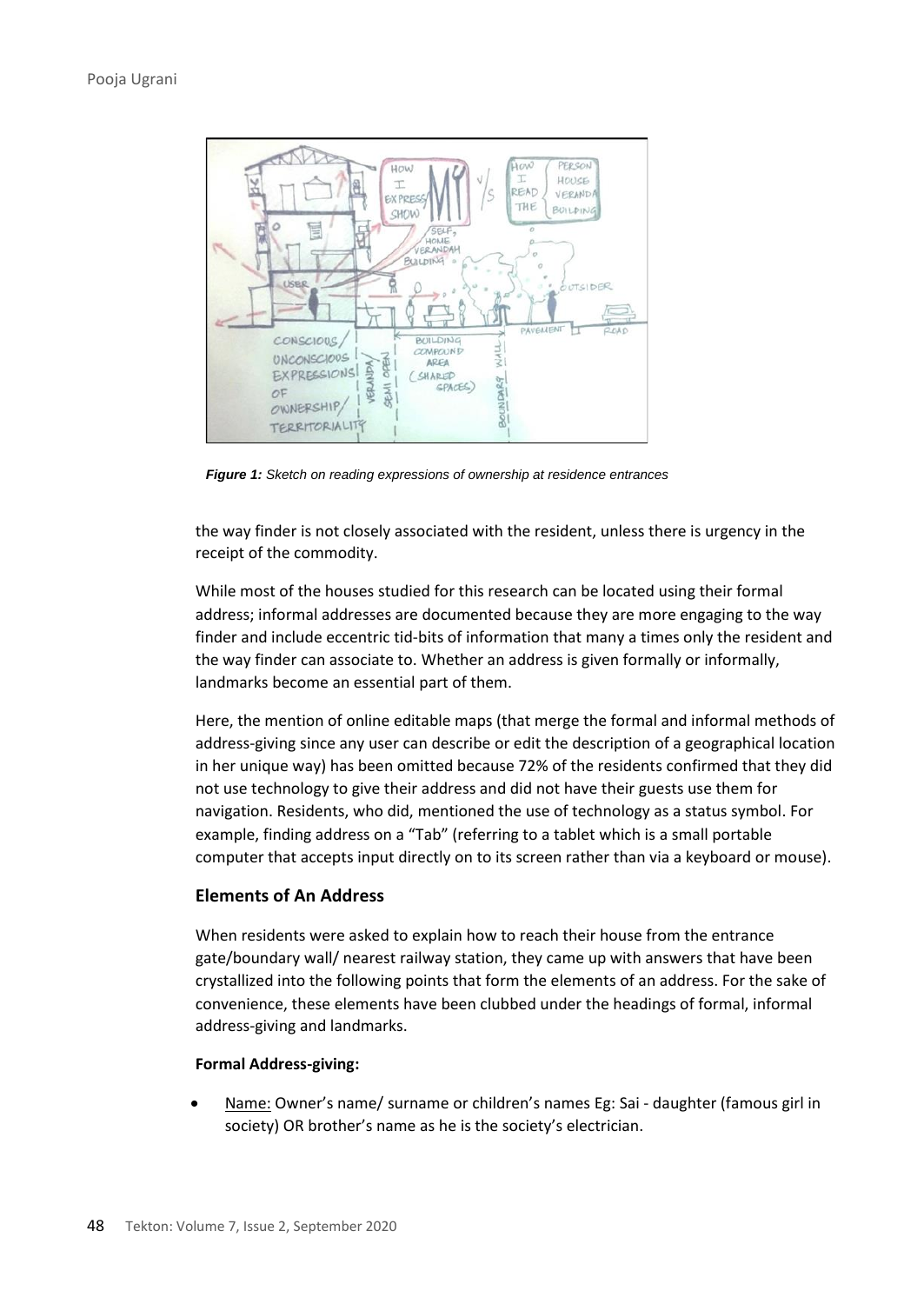- Numbers, alphabets: Room/flat number, which floor, building number, sector number. Alphabets are also used for building names, for example, Sector 26, B-28, Room No-2.
- Place Type: Name of the colony/ society/ apartment/ node/ place type, for example, Ashirwad Apartments, Vashi, Navi Mumbai.

### **Informal address-giving:**

• Directions and count: in relation to landmarks. For example, "*samor chi galli*"(the street in front of you), first turn, straight, right *maar ke* second last room (turn right and second last room).

• Exclusivity: For example, "ek hi gully hai." (there is only one street out there). In the Income Tax Colony, the portion dedicated to staff quarters was identified as the only colony that had row houses as part of giving address. Other example of exclusivity included only house with a car in front of the house, mentioned as a status symbol.

• Synchronous strong social wayfinding: For example, instructing the visitors to ask the watchman or a shopkeeper, or offering to pick up guests from a recognisable point (such as bus-stop, railway station, karate class) half way through as an alternative to complete address-giving.

#### **Landmarks:**

To gather data more exhaustively, the survey was divided into two parts, namely, addressgiving from the nearest railway station to the colony entrance and from the colony entrance to the housing unit.

**From the railway station to the colony entrance:** Here, mostly visual or spatial markers were mentioned.

Natural elements and greens: gardens planned along with the housing layout were mentioned. Only at the Income Tax Colony, they mentioned a variety of trees such as coconut tree/ Jamun tree/ Neem tree along with Parsik Hills as a natural element. For example, 'come over to the hill and climb down/ Near Parsik Hills.'

| <b>JN2 Housing at</b><br>Sector 9, Vashi | <b>DRS Scheme</b><br><b>Housing at Sector</b><br>26, Vashi | <b>UDRI Housing at</b><br>Sector 3, Sanpada | DRS Housing at<br>Sector 21-22,<br><b>Belapur</b> | <b>Housing at Sector</b><br>7, New Panvel |
|------------------------------------------|------------------------------------------------------------|---------------------------------------------|---------------------------------------------------|-------------------------------------------|
| 3-10 mins from/<br>Mini Seashore         | 2- Sagar Vihar,<br>Garden at Sec 29                        | 3- central/ garden                          | 7- Parsik Hills/<br>nearby mountain/              | 2- Garden                                 |
|                                          |                                                            | 1- No, big playground                       | 2- Wonders Park                                   | 2- Mountains/ Lakes                       |
|                                          |                                                            |                                             | 1- greenery                                       | 1- Adhai lake                             |

*Table 2: Residents' comments on using natural elements to provide their address*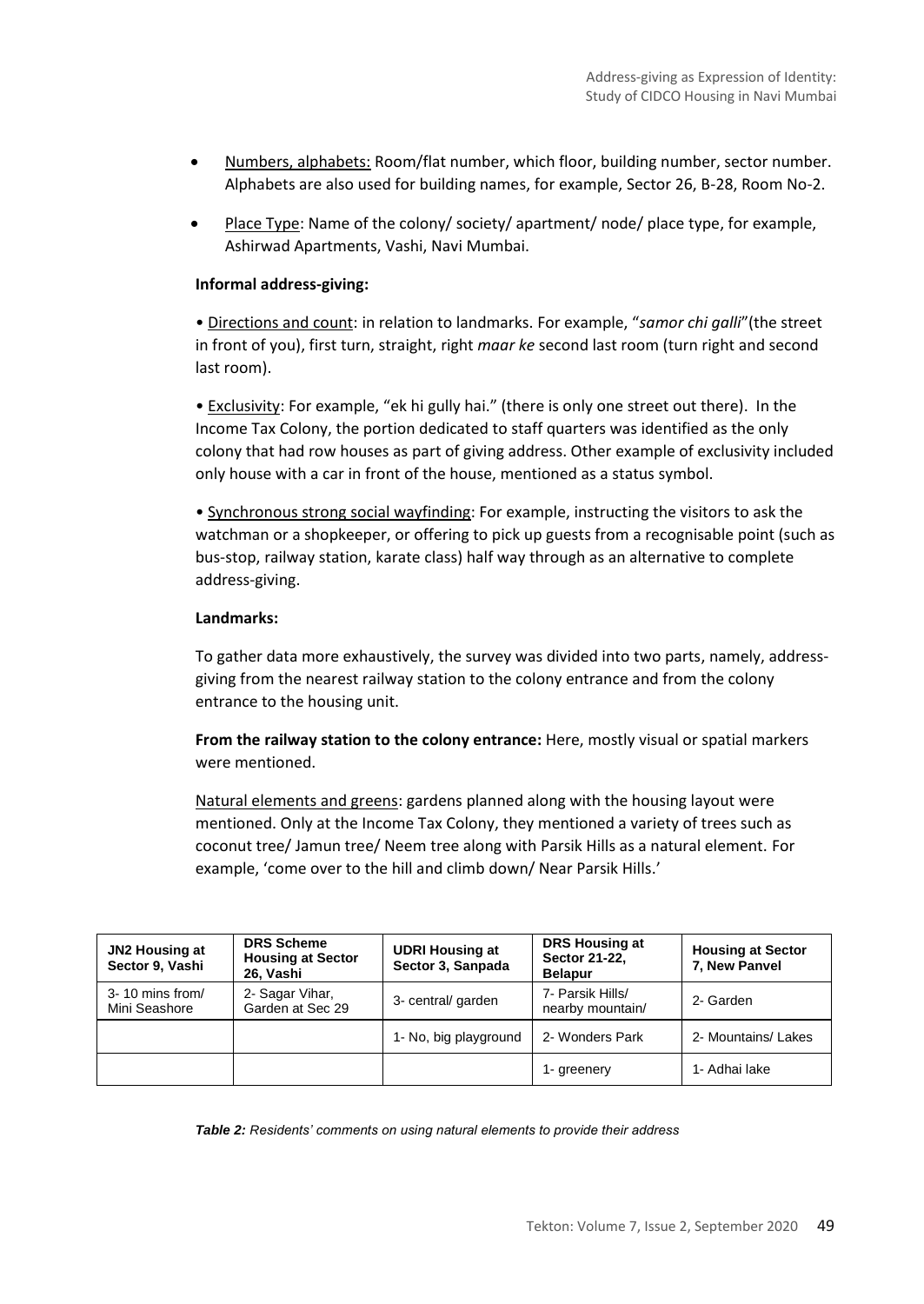

*Figure 2: Residents' responses to using natural elements to provide their address*

Architectural elements: steps get down, water tank with colony name (Sector 3, Sanpada)

Markers as signs**:** for example, dog board as an index that signifies that there is a dog shop inside.

Public transport/ infrastructure**:** for example, Income Tax Colony stop/ connected directly from the road.

#### **From the colony entrance to individual residential units:**

**Visual markers:** These include storeys, heights, colour, materials and household greens.

Storeys: Mentions of the floor on which they live, eg: ground floor, first floor etc. Since most buildings are of the same height in the colony, mentions of a three storey building are not made. Residents who stayed in row houses mentioned the same.

Heights: Since most of the buildings are of the same height, it is mostly not included in describing their building, though a few people responded with short/ medium/normal building.

Colour: This varied project wise. Swatches of bright paints for individual houses (JN2 Housing, refer images below) or in case of Sector 26, Vashi, the society identity was so strong that every society painted its walls in a different colour to be identified differently. Many mentions of tiled entrances were made which are looked at as status symbols. For example, grey stone textured tiles**.** Mostly buildings were painted yellow/ cream for the JN2 housing project with architectural elements like chajjas and corbelling coloured in darker colours. Income tax Colony showed a lot of colours for different houses such as brick red, cream, yellow, light green, blue, etc.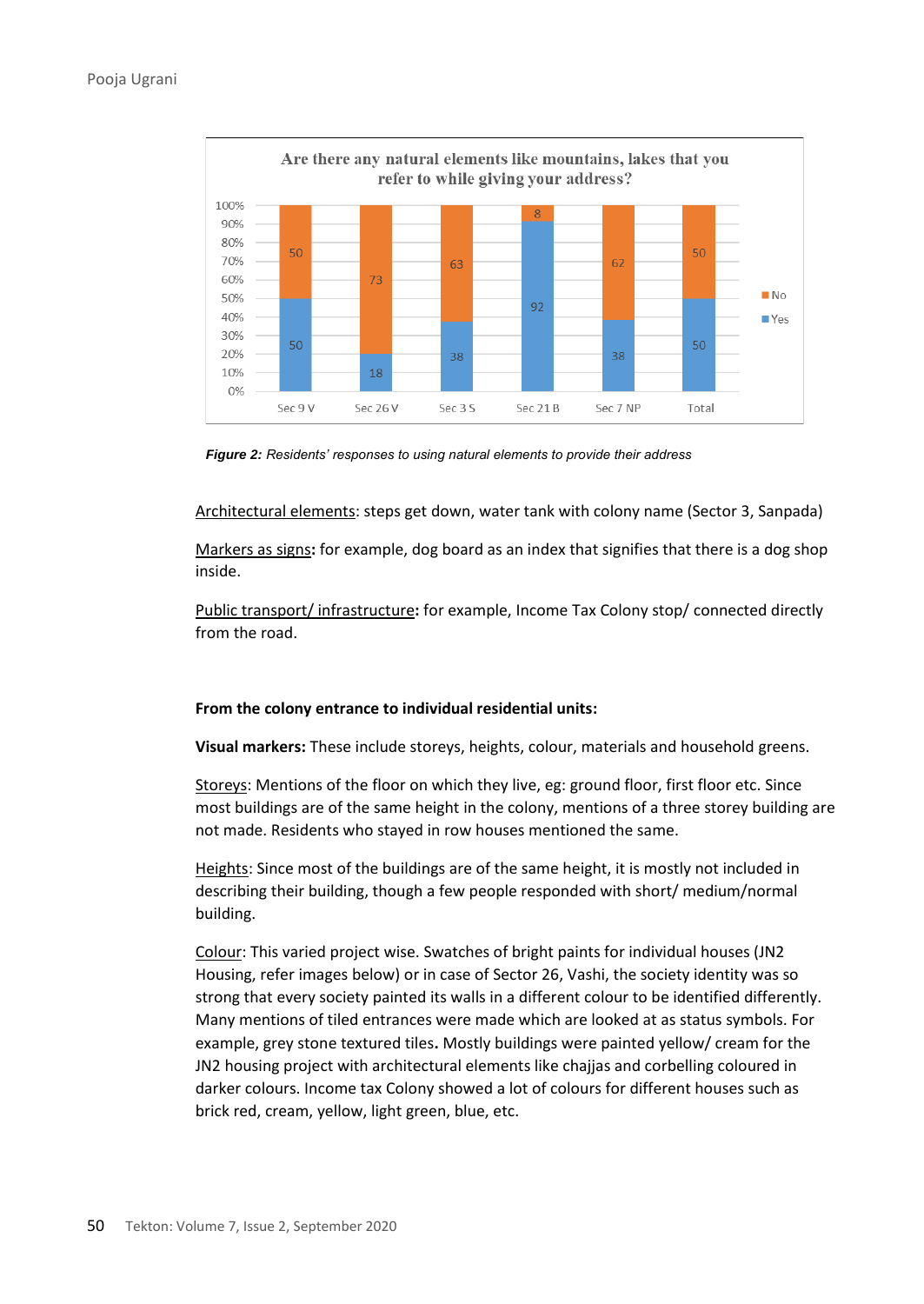Materials: One mention of a glass building as landmark was made. Otherwise it was mostly references to the tiled entrance areas of individual houses.

Household greens: While greens have been mentioned previously under visual markers with regards to gardens or trees that are part of the layout, their mention here is to highlight the household greens such as the *tulsi* plant, medicinal plants, decorative potted plants. These are important visual and spatial markers of a residential unit.



*Figure 3: Residents' responses to using various attributes to provide their address*



*Figures 4 & 5: Examples of houses where the house owners have marked their territory by painting two walls of their verandah/balcony in a colour different from that of the building.*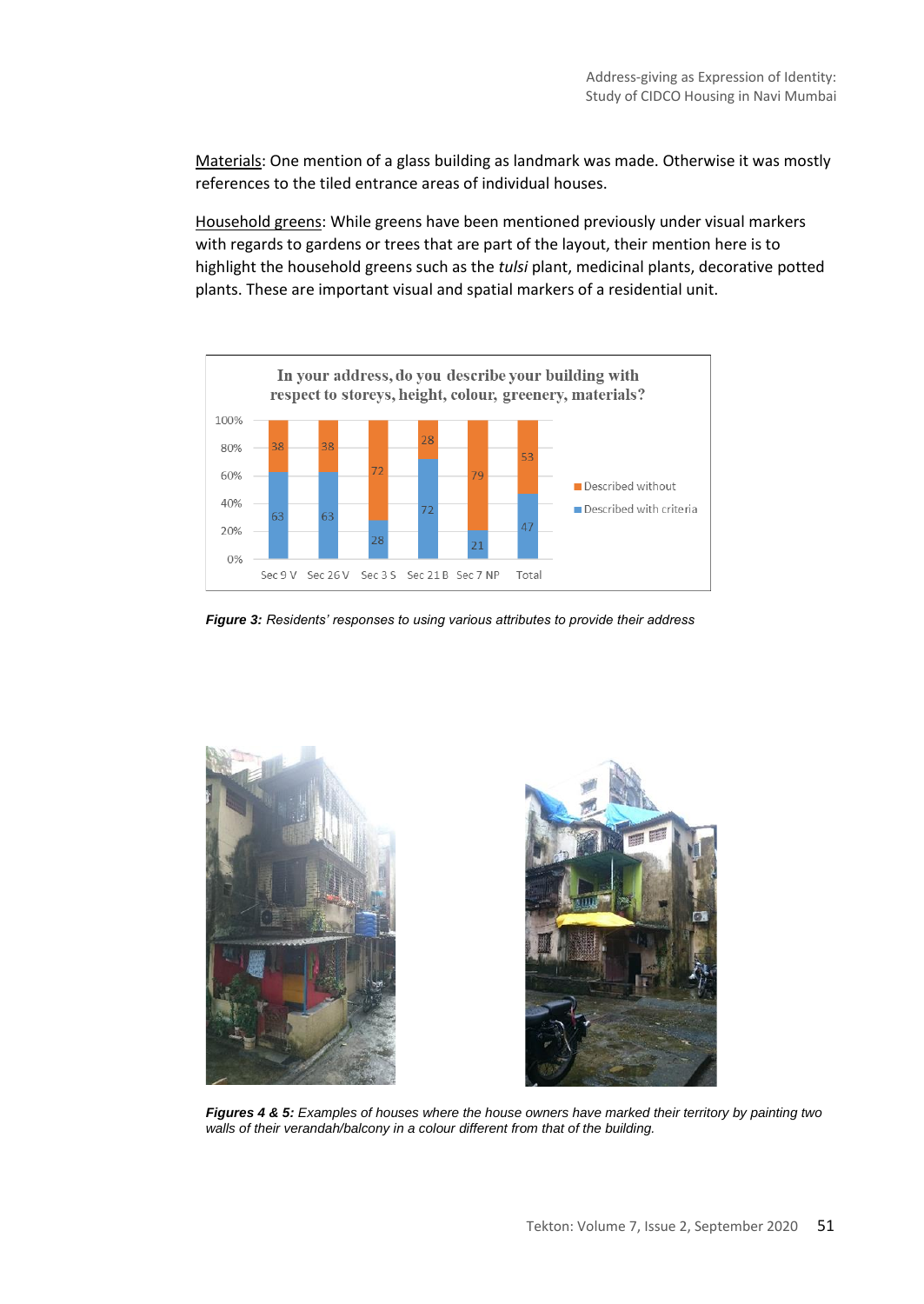

**Sensory Markers: olfactory and auditory**

*Figure 6: Residents' responses to using sensory markers to provide their address*

| <b>JN2 Housing at</b><br>Sector 9, Vashi    | <b>DRS Scheme</b><br><b>Housing at Sector</b><br>26, Vashi | <b>UDRI Housing at</b><br>Sector 3.<br>Sanpada | <b>DRS Housing at</b><br>Sector 21-22.<br><b>Belapur</b> | <b>Housing at</b><br>Sector 7. New<br>Panvel |
|---------------------------------------------|------------------------------------------------------------|------------------------------------------------|----------------------------------------------------------|----------------------------------------------|
| 1- Bhajan<br>Mantra cassette<br>on full day | 2- Vegetable smell,<br>children playing                    | 1- foul smell of<br>dogs                       | 5- Train sound                                           | 2- St. Joseph's<br>School sound              |
| 1- crows crowing<br>on the nearby<br>tree   | 1- Chirping birds,<br>irritation of mouse                  |                                                |                                                          | 1- Dogs barking                              |
| 1- Fish tank &<br>pet parrot.               |                                                            |                                                |                                                          |                                              |
| 1- Dustbin in<br>immediate<br>surrounding   |                                                            |                                                |                                                          |                                              |

*Table 3: Tabulation of residents' comments from the five Housing Colonies on using sensory markers to provide their address*

Note: While around 70% of residents denied using the above criteria to give their addresses, the table above shows the responses given by some of the residents who do.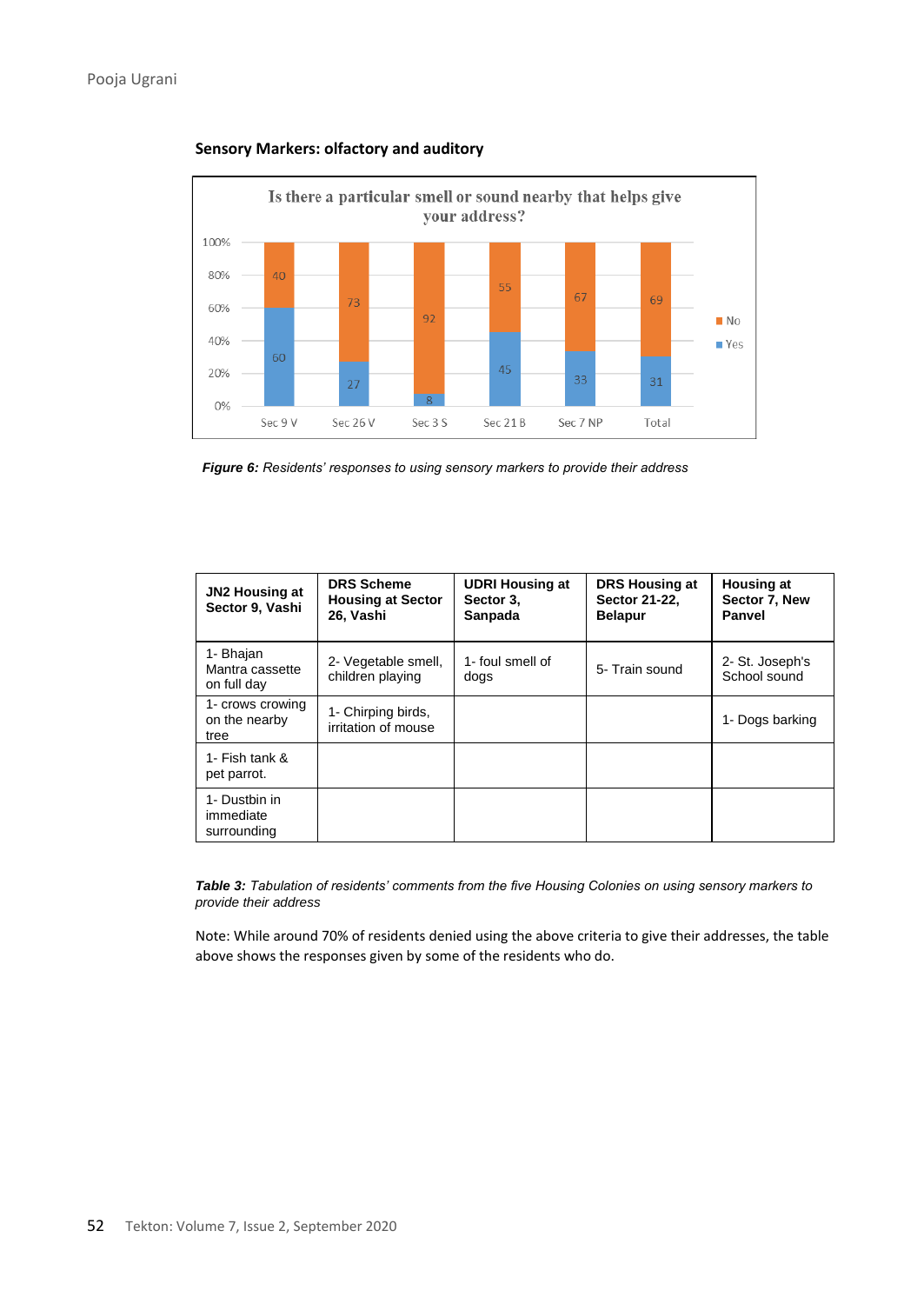### **Classification of Spatial Markers**

|                            |                                      | JN2 Housing at<br>Sector 9, Vashi                                                                                           | <b>DRS Scheme</b><br><b>Housing at Sec.</b><br>26, Vashi                | <b>UDRI Housing at</b><br>Sector 3, Sanpada                         | <b>DRS Housing at</b><br>Sector 21-22,<br><b>Belapur</b>                       | <b>Housing at Sector</b><br>7, New Panvel                                    |
|----------------------------|--------------------------------------|-----------------------------------------------------------------------------------------------------------------------------|-------------------------------------------------------------------------|---------------------------------------------------------------------|--------------------------------------------------------------------------------|------------------------------------------------------------------------------|
|                            | <b>Educational Institutes</b>        | 2- Sainath School                                                                                                           | 6- Avalon<br>International<br>School, 2- Swami<br>Vivekanand<br>School  | 4- Oriental<br>College (built by<br>Jawed)                          | 3-MES<br>Vidyamandir                                                           | 15-St. Joseph's<br>school (from 15<br>years), 1- in fornt<br>of Phadke Shala |
|                            | Hospitals/ medical<br>facilities     | 1- Lakshadweep<br>hospital, Dr.Gude's<br>dispensary (around<br>for $20-25$ years)                                           | 1- Dental Art                                                           | Mhatre Doc. at the<br>qate                                          | 1- Apollo hospital<br>(new landmark)                                           | Pan Asia Hospital                                                            |
|                            | Religious/<br>congregation           | Jain Mandir                                                                                                                 |                                                                         | 2- Patel Samaj/<br>Patel Hall, 1-<br>Rashtrasamaj Hall              | 3- Hare Ram Hare<br>Krishna Mandir,<br>SankalpBhavan                           | SaiKrupa Hall                                                                |
| Markers outside the colony | Commercial/ market                   | 1- Mini market.<br>Vegetable market                                                                                         | Waranadukaan, 6-<br>Bhaii market/<br>Dana market/<br><b>APMC Market</b> | SaiKirana(grocery<br>shop)                                          |                                                                                |                                                                              |
|                            | Public transportation<br>& amenities | Fire brigade,<br>Warana Dairy,<br>around for 30 years.                                                                      | 2- PMC bank, 1-<br>bus depot, from<br>Ghatkopar                         | 4- CIDCO office.<br>Sanpada rly stn, 5-<br>Hindustan petrol<br>pump | ICOR bus stop, 1-<br>Uranphata, 3- HP<br>petrol pump, 3-<br><b>Wonder Park</b> | 1- near Nala<br>Bridge, 1- In front<br>of the road,                          |
|                            | Other residential<br>projects        |                                                                                                                             | Aryan Tower, 1-<br><b>Punit Corner</b>                                  | Other housing<br>colony, Niwara                                     |                                                                                | 1- Tulsi Tower                                                               |
|                            | Greens/ natural<br>elements          |                                                                                                                             |                                                                         | 2- Garden/mandir<br>in the garden                                   | 5- Parsik Hills                                                                |                                                                              |
|                            | Restaurants                          | 1- Vaidehi hotel                                                                                                            |                                                                         | 4- Royal<br>restaurant                                              |                                                                                |                                                                              |
|                            | Markers at the<br>boundary           | These included the gates, the presence or absence of boundary walls. Eg: Colony main gate, Gate near St.<br>Joseph's school |                                                                         |                                                                     |                                                                                |                                                                              |
|                            | Political/admin<br>offices           |                                                                                                                             | 2- Shiv Sena office                                                     | 1- Congress office                                                  | 1- Society room                                                                |                                                                              |
|                            | Tuition class/ other<br>classes      | Tuition class                                                                                                               | 2-4 Tution classes,<br>Karate class                                     | 6- Tuition classes,<br>1- dance class                               | 8- Tuition classes<br>at home                                                  | 8- Tuition class/<br>nearby/ at home                                         |
| Markers within the colony  | Ganpatipandals                       | ganpatipandalsector<br>wise (garden), Only<br>during Ganpati with<br>pandal in garden.                                      | 9- qanpatipandall<br>sectorwisepandals/<br>Sector 26 pandal             | $2 - no$<br>ganpatipandal                                           | 7- Ganpatipandal-<br>Society one/<br>Ganpati at the<br>Society room            | 6- Ganpati Pandall<br>in society itself/<br>behind/ in front                 |
|                            | Beauty parlour                       | Beauty parlour                                                                                                              | 2- Beauty parlour,                                                      | 3- Beauty parlour/<br>2- parlour near gate                          | 3- beauty parlour                                                              | 2- Beauty parlour/<br>at home                                                |
|                            | Religious structures                 |                                                                                                                             | 4- ganpatimandir/<br>3 temples (Ganesh,<br>saibaba,), 1- church         |                                                                     |                                                                                | 4- Mahadev Mandirl<br>Temple behind, 1-<br>Gurudwara                         |
|                            | Shops                                |                                                                                                                             | 2- Mobile shop, 1-<br>Vasantkiranadukan                                 |                                                                     | 4-3 shops/Kamal<br>kadukaan/ grocer                                            |                                                                              |
|                            | Water tanks                          |                                                                                                                             |                                                                         | 7- Water Tank                                                       |                                                                                | 1- Water tank                                                                |
|                            |                                      |                                                                                                                             |                                                                         | Flag pole of Himgiri<br>Society                                     | 1- White House                                                                 |                                                                              |
|                            |                                      |                                                                                                                             |                                                                         | 1- Mishra Doctor                                                    | parking lot                                                                    |                                                                              |

*Table 4: Classification of popular markers based on residents' responses while providing address*

**Note:** The landmarks in **bold** are the more popular ones that residents used while communicating their address and the preceding numbers are the number of residents who gave a similar response.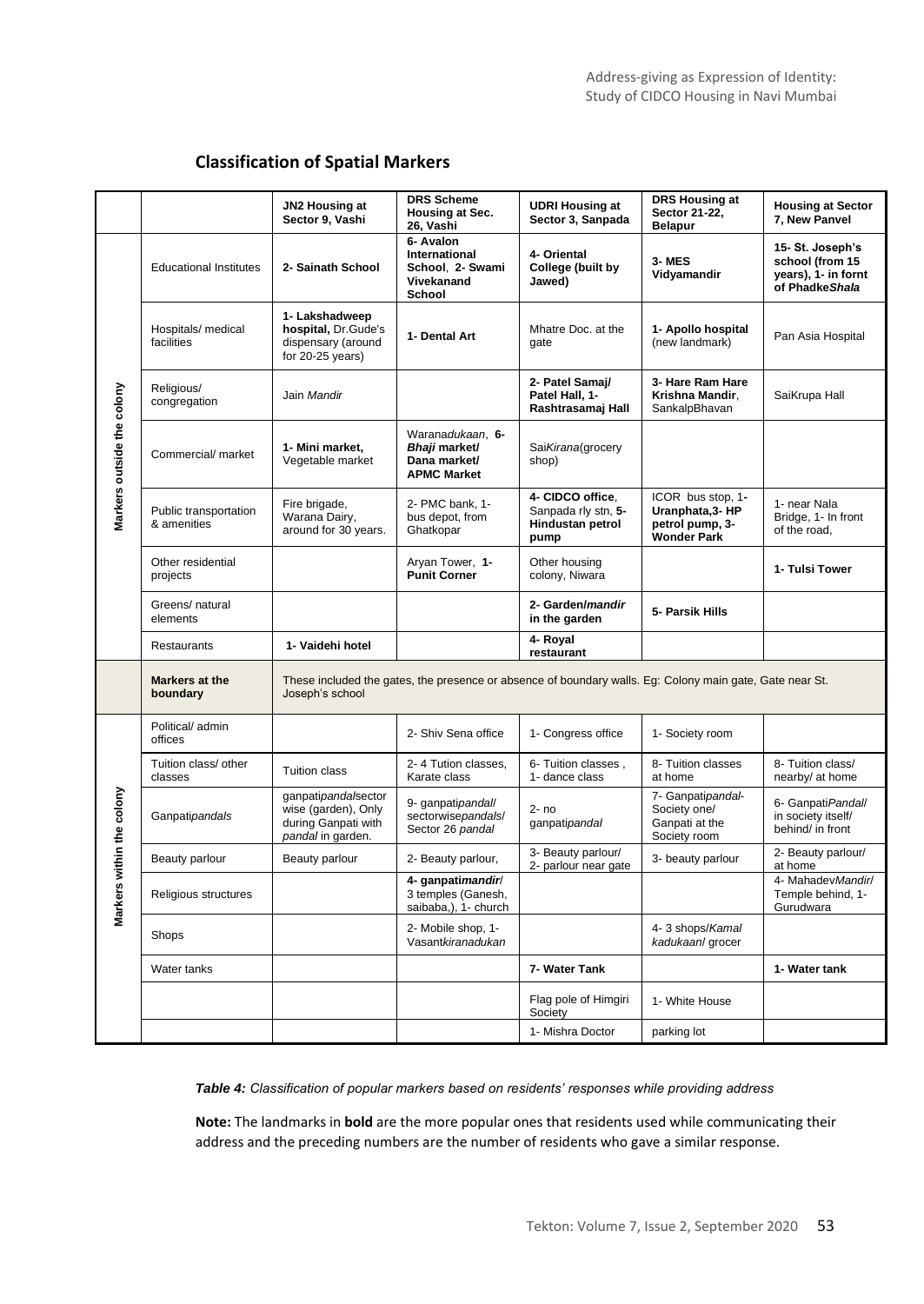# **2. Address-giving and Porous Boundaries**

When the residents were asked about which entrance of their housing colony they use to reach their houses, they responded with various comments as shown in **Table 5**. Individual residents, in spite of belonging to the same housing colony gave different landmarks while giving their address, based on their proximity to them and ease of access. Residents and way finders enjoy the choice of navigating to residences and moving in and out of colonies using multiple entrances as per their convenience. This shows that the colonies have porous boundaries.

| JN2 Housing at<br>Sector 9, Vashi                  | <b>DRS Scheme</b><br><b>Housing at Sector</b><br>26, Vashi                       | <b>UDRI Housing at</b><br>Sector 3.<br>Sanpada                        | DRS Housing at<br>Sector 21-22.<br><b>Belapur</b> | <b>Housing at</b><br>Sector 7, New<br>Panvel                                    |
|----------------------------------------------------|----------------------------------------------------------------------------------|-----------------------------------------------------------------------|---------------------------------------------------|---------------------------------------------------------------------------------|
| 2- compound/ gate-<br>house main entrance          | 7- Main entrance                                                                 | 7- Main entrance/<br>Main gate<br>(staircase) main<br>door (house)    | 8- Main entrance                                  | 7- Entrance one                                                                 |
| 2- One main<br>entrance only/ Only<br>one entrance | 4- falling towards<br>road/ from the<br>main road/<br>Towards Sanpada<br>highway | 5-<br>Snehabandhan/Gu<br>rukrupa entry/<br>Nivara from the<br>station | 2- Any entrance/<br>Not special                   | 4- Single<br>entrance/ Only<br>one main entrance<br>from St. Joseph's<br>School |
|                                                    | 3- entrance one                                                                  | 2-2 entrances, use<br>only front/ friends<br>can come from<br>outside | 1- Nearby road                                    | 2- From St.<br>Jospeh's High<br>School                                          |
|                                                    | 2- Chintamani<br>entrance                                                        | 2- Front entrance                                                     | 1- Income Tax<br>Society                          | 2- Main entrance                                                                |
|                                                    | $1 -$<br>RamdasBhoirnaga<br>rsevak office lane                                   | 2- Any entrance                                                       |                                                   | 1- Back and front<br>whichever is more<br>convenient                            |
|                                                    |                                                                                  | 2- Vashi side,<br><b>Oriental College</b><br>side                     |                                                   | 1- B type main<br>gate                                                          |
|                                                    |                                                                                  | 1- Near to house<br>either back or main                               |                                                   | 1- Road                                                                         |

*Table 5: Tabulation of residents' comments on which entrance of their housing colony they use*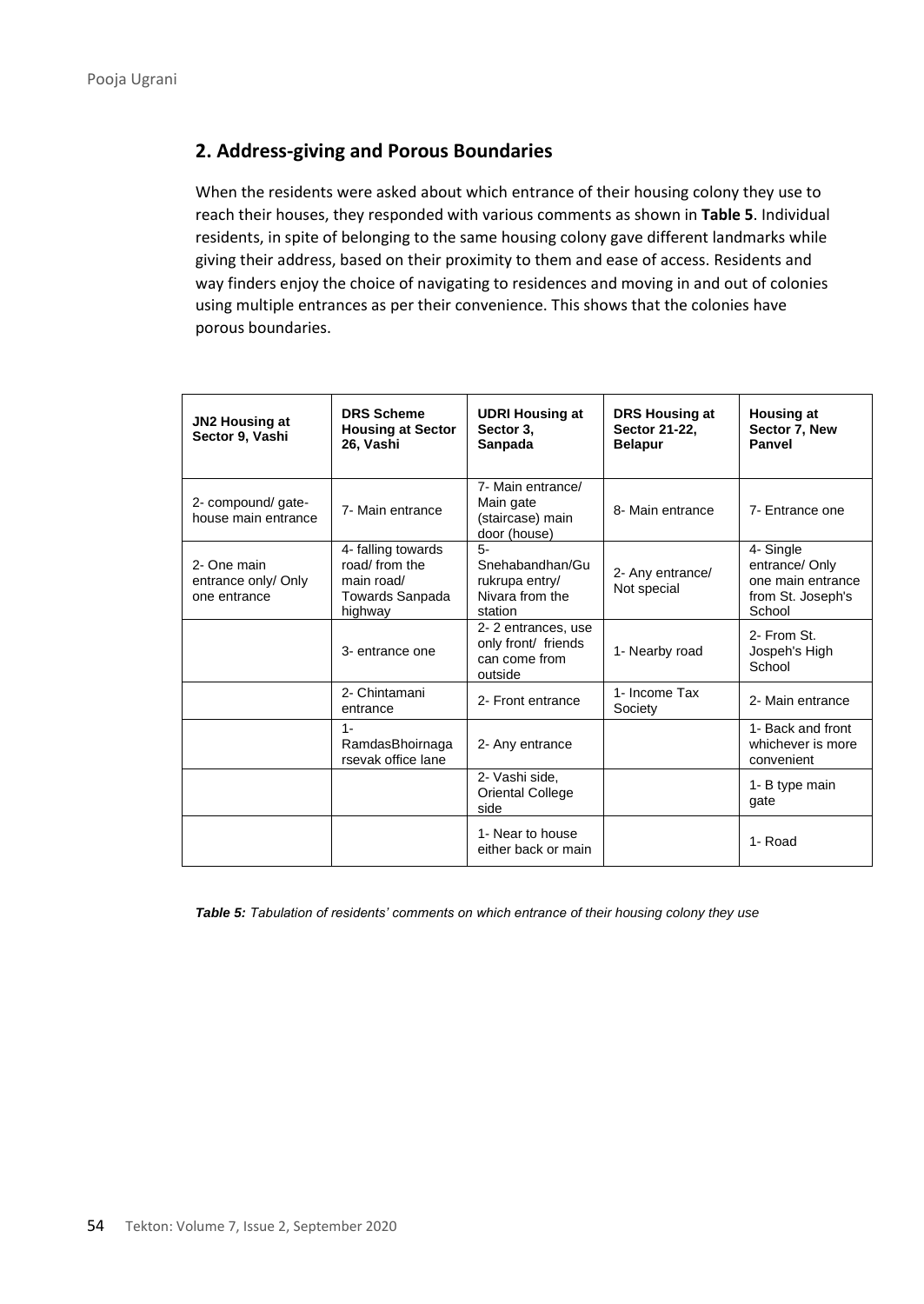# **3. Communicating the Address (conditions/ preferences)**

Address-giving from the railway station included mentions of the colony being CIDCO housing and that the house was located in the East or West side of nodes.

On being asked if the residents had ever faced a problem of people not understanding their address from the boundary wall to their houses 91% replied no, that people get it easily while 9% replied that there was a problem. 15% of residents in the housing project at Sanpada (highest amongst the 5 projects) seemed to be having a problem in communicating their address from the colony entrance.

On being asked if the residents had ever faced a problem of people not understanding their address from the nearest railway station, 89% replied no while 11% replied that there was a problem. 25% of residents in the housing project at Sanpada (highest amongst the 5 projects) seemed to be having a problem in communicating their address from nearest railway station.

| <b>DRS Scheme</b><br><b>Housing at Sector</b><br>26, Vashi | <b>UDRI Housing at</b><br>Sector 3, Sanpada                          | <b>DRS Housing at</b><br>Sector 21-22, Belapur | <b>Housing at Sector</b><br>7, New Panvel                                  |
|------------------------------------------------------------|----------------------------------------------------------------------|------------------------------------------------|----------------------------------------------------------------------------|
| 1- Give landmarks                                          | 4- Near station/ Right<br>next to station/<br>Straight from station/ | 1- Sandeepani Society                          | 1- Take auto &<br>come straight to<br>St. Jospeh's& ask<br>for building no |
| 2- Use society<br>name/ Give room<br>no.                   | 1- Personally pick<br>them up from<br>Sanpada station                | 1- No, HP Petrol pump<br>clear landmark        | 1- Curry leaf plant<br>outside house                                       |
|                                                            | 1- Ask public                                                        |                                                | 1- Sector 7 only                                                           |
|                                                            |                                                                      |                                                | 1- We have to get<br>them from auto<br>stand                               |
|                                                            |                                                                      |                                                | 1- From station by<br>auto                                                 |

*Table 6: Tabulation of residents' comments on alternative methods of giving address*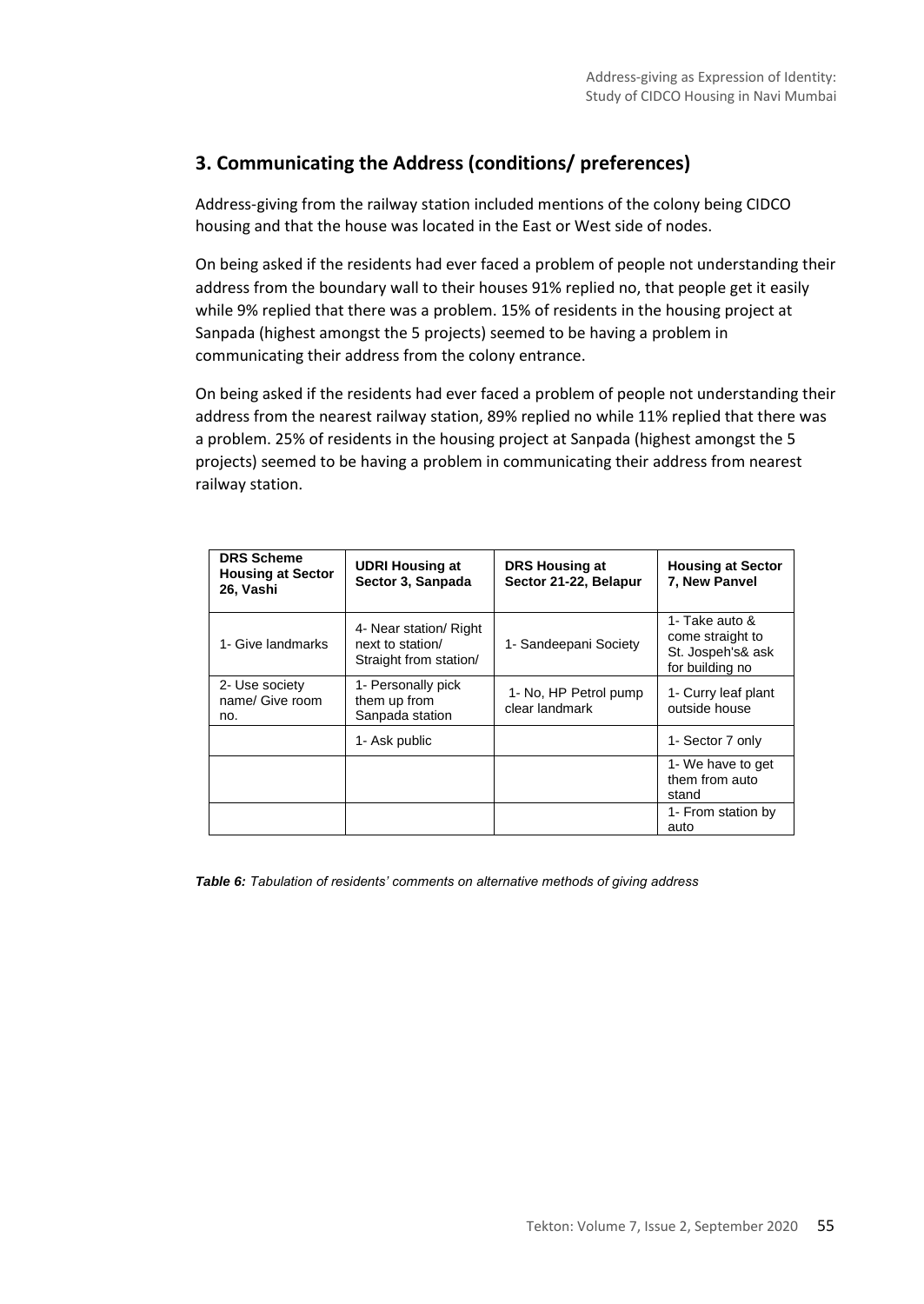

# **4. Relevance of the housing colony name in address-giving**

*Figure 7: Residents' responses to using name of housing colony to give address from railway stn.*

| DRS Scheme Housing at        | DRS Housing at Sector 21-                  | Housing at Sector 7, New         |
|------------------------------|--------------------------------------------|----------------------------------|
| Sector 26, Vashi             | 22, Belapur                                | Panvel                           |
| 2- No, to Koprigaon by auto, | 5- Yes, along with Seawoods                | 1- No (School's name and         |
| from there it is possible    | stn, Belapur CBD                           | Sector 7)                        |
|                              | 2- Yes, housing society name<br>Sameer CHS | 4- by auto                       |
|                              | 2- only some people/ only<br>income tax    | 2- E109/ Sector 7, New<br>Panvel |

*Table 7: Residents' comments on using name of housing colony to give address from railway station*



*Figure 8: Residents' responses to using name of housing colony to give address once they reach the sector*

| <b>DRS Scheme</b><br><b>Housing at Sector</b><br>26. Vashi | <b>UDRI Housing at</b><br>Sector 3, Sanpada           | DRS Housing at<br>Sector 21-22, Belapur | Housing at Sector 7.<br><b>New Panvel</b> |
|------------------------------------------------------------|-------------------------------------------------------|-----------------------------------------|-------------------------------------------|
| 1- by road                                                 | 3- Yes/ Sec 3/ by<br>road/outsiders have<br>a problem | 1- ICAR Colony                          | 2- Panvel/ only<br>residence              |

*Table 8: Residents' comments on using name of housing colony to give address once they reach the sector*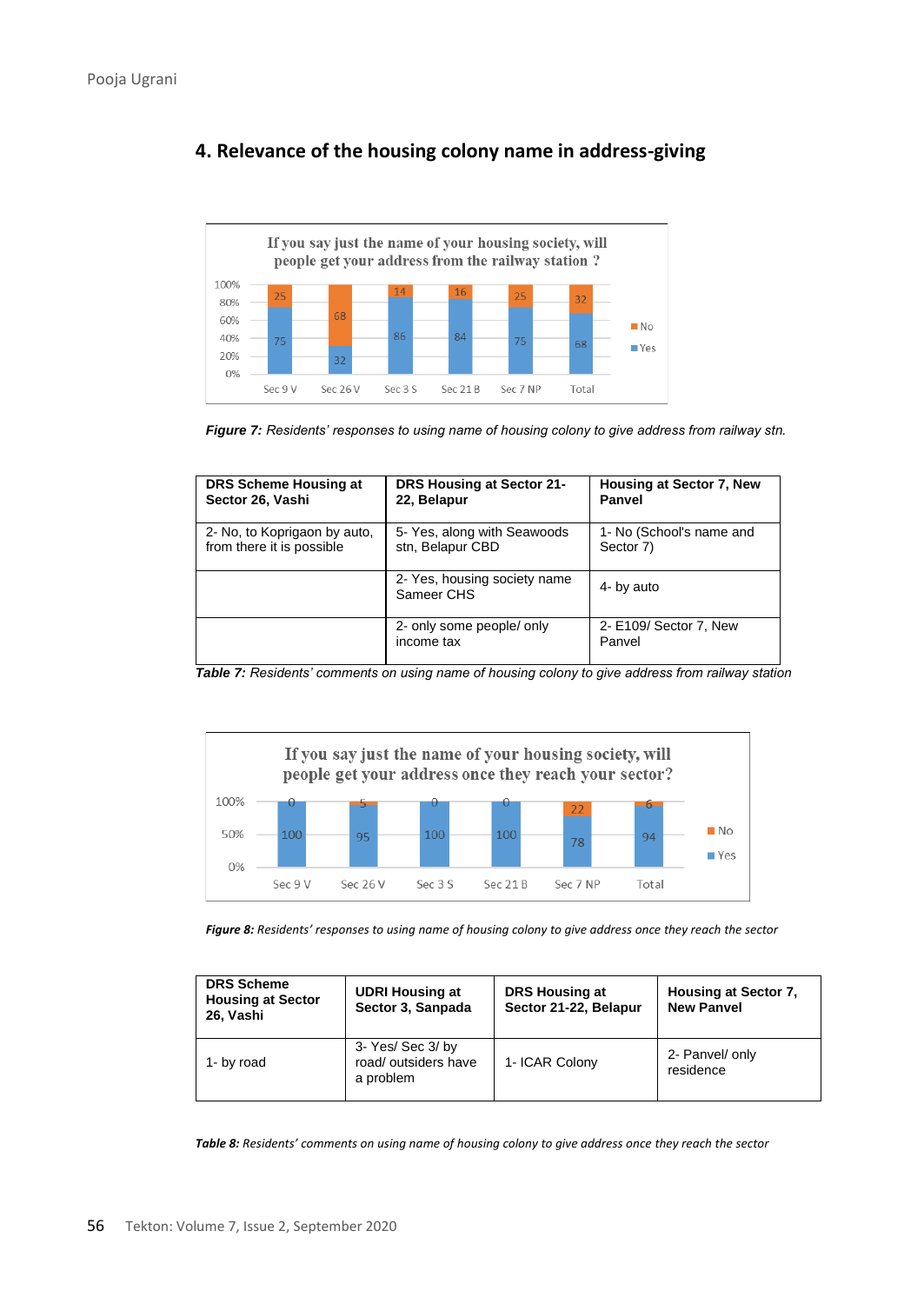

### **5. Relevance of the child's name/ house name in address-giving**

*Figure 9: Residents' responses to using their child's name/ house name while giving address*

| JN2 Housing at<br>Sector 9, Vashi      | <b>DRS Scheme</b><br><b>Housing at</b><br>Sector 26.<br>Vashi | <b>UDRI Housing at</b><br>Sector 3,<br>Sanpada                                              | <b>DRS Housing at</b><br>Sector 21-22,<br><b>Belapur</b>           | <b>Housing at Sector</b><br>7. New Panvel                       |
|----------------------------------------|---------------------------------------------------------------|---------------------------------------------------------------------------------------------|--------------------------------------------------------------------|-----------------------------------------------------------------|
| 2- Husband's<br>name                   | 7- Father's/<br>husband's name                                | 2- Sai - daughter<br>(famous girl in<br>society)/3<br>daughters famous<br>in all of Sanpada | 12- Father's<br>name/<br>Commando Tulit                            | 5- Father/<br>Husband's name/<br>Teacher's house/<br>Shivrama   |
| 2- Surname/<br>(Ambre),<br>depends.    | 3- Name<br>(depends)/<br>Surname/<br>Vishwanath               | 2- Father's name/<br>Identified by<br>father's name<br>because he is a<br>social worker     | 3- Kid's name/<br>Yes Swapnil,<br>everybody<br>knows/Son's<br>name | 4- Daughter's<br>name/ Son's name/<br>Kid's names/ elder<br>son |
| 1- Koli's home                         | 2- Son's name/<br>(Sri Ram)                                   | 2- Only number/<br>B <sub>3</sub>                                                           | 2- Mother's<br>name/<br>Mrs.Shetty, her<br>name works.             | 2- Grandmother's<br>name/grandfather's<br>name- Tripathi Sir    |
| 1- No name<br>plate & no name<br>given | 1- Grandfather's<br>name                                      | 1- Son's name                                                                               | 1- Daughter's<br>name                                              | 1- Surname                                                      |
| 1- no. since it is<br>huge             | 1- brother's<br>name, society<br>electrician                  | 1- Powar's home                                                                             | 1- Anybody's<br>name                                               | 1- block no: A-8, 4                                             |
|                                        | 1- Daughter's<br>name<br>(Rudrakaghar)                        | 1- Only surname                                                                             | 1- Shinde Sir<br>kebaajumein                                       | 1- No kid                                                       |
|                                        | 1- Everyone's<br>name                                         |                                                                                             | 1- Badve's<br>house                                                |                                                                 |
|                                        |                                                               |                                                                                             | 1- Previous<br>owner's name                                        |                                                                 |
|                                        |                                                               |                                                                                             | 1- Not needed.<br>address only                                     |                                                                 |

*Table 9: Residents' comments on using their child's name/ house name while giving address*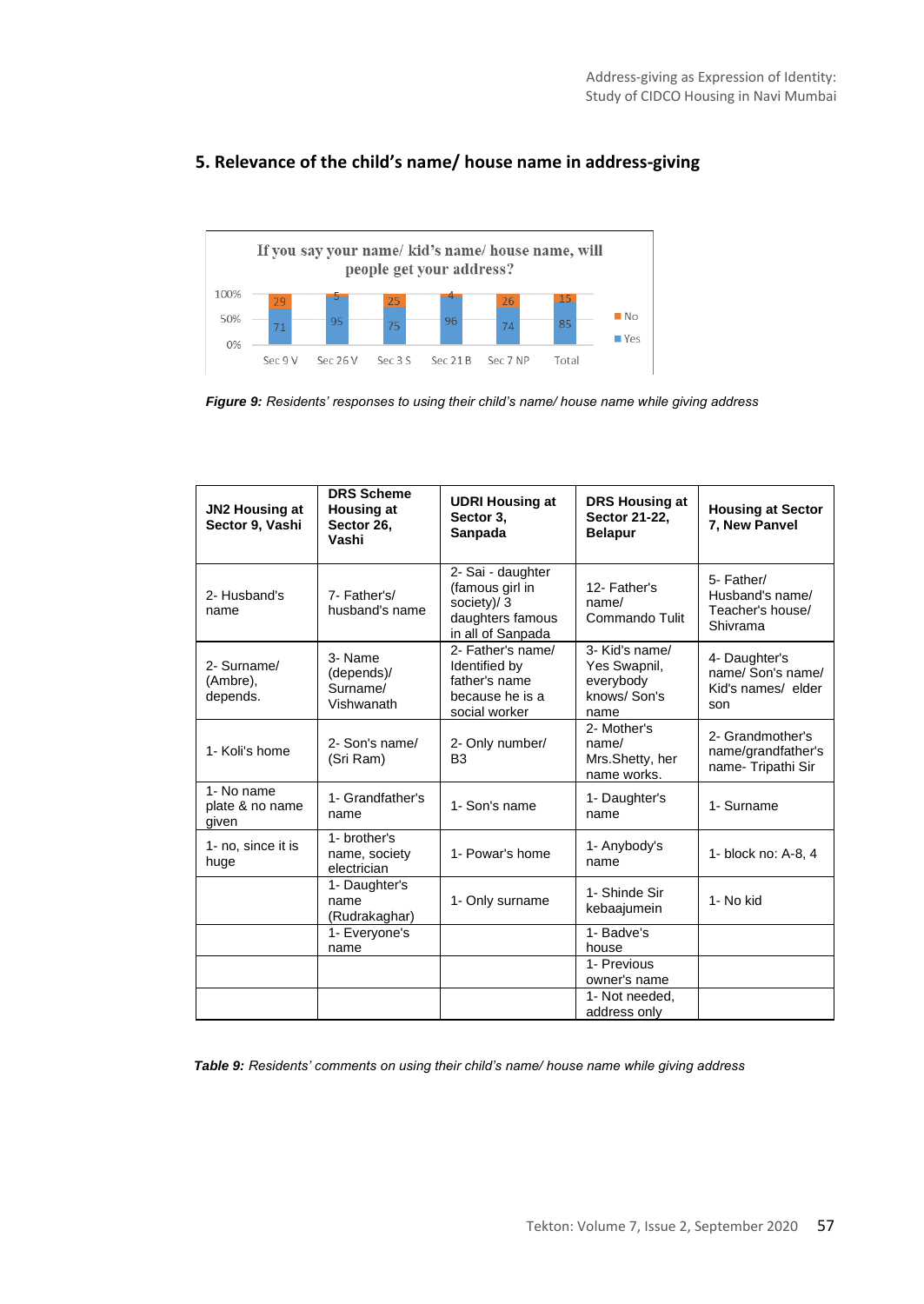# **6. Changes in Address-giving**

Almost all residents (97%) confirmed that their address-giving had not changed with time, except one who mentioned that there was an RTO before (DRS Scheme Housing, Sector 26, Vashi). On being asked if address-giving changed annually due to festivals/ seasons, 93% said no and 7% said yes because of Ganpati pandals, Navratri celebrations and *Dahi-Handi* celebrations in the adjoining parks. One resident mentioned that the festival is celebrated outside the colony (Panvel) and hence it did not affect the address-giving.

Following are a few of the residents' responses to how address-giving has changed with time:

| JN2 Housing at<br>Sector 9, Vashi                                               | <b>DRS Scheme</b><br><b>Housing at</b><br>Sector 26,<br>Vashi | <b>UDRI Housing at</b><br>Sector 3.<br>Sanpada              | DRS Housing at<br>Sector 21-22.<br><b>Belapur</b>             | <b>Housing at</b><br>Sector 7, New<br>Panvel                                                                                                               |
|---------------------------------------------------------------------------------|---------------------------------------------------------------|-------------------------------------------------------------|---------------------------------------------------------------|------------------------------------------------------------------------------------------------------------------------------------------------------------|
| 2- Not yet but<br>will change/ No.<br>hotel has been<br>there since 26<br>years | 1- Sector and<br>society name                                 | 1- We are new so<br>lots of confusion<br>within the society | 1- Now closer to<br>Apollo hospital<br>which came up<br>later | 4- Rikshaw stop,<br>opposite Tulsi<br>tower/ Adhe<br>Colony/ Bridge, St.<br>Joseph's,<br>Waranatapri/<br>Water tank, St.<br>Joseph's only from<br>15 years |

*Table 10: Residents' comments on how address-giving has changed with time*





| <b>JN2 Housing at</b>            | <b>UDRI Housing at</b>                                       | <b>DRS Housing at</b>             | Housing at Sector 7,                                          |
|----------------------------------|--------------------------------------------------------------|-----------------------------------|---------------------------------------------------------------|
| Sector 9, Vashi                  | Sector 3, Sanpada                                            | Sector 21-22, Belapur             | <b>New Panvel</b>                                             |
| 1- Central Park<br>Ganpatipandal | 2- Yes.<br>Ganpatipandals/ during<br>festival pandalnavratri | 1- Ganpati at the<br>society room | 1- Y, Navratri -<br>ground opposite<br>celebration, dahihandi |

*Table 11: Residents' comments on how address-giving changes during festivals*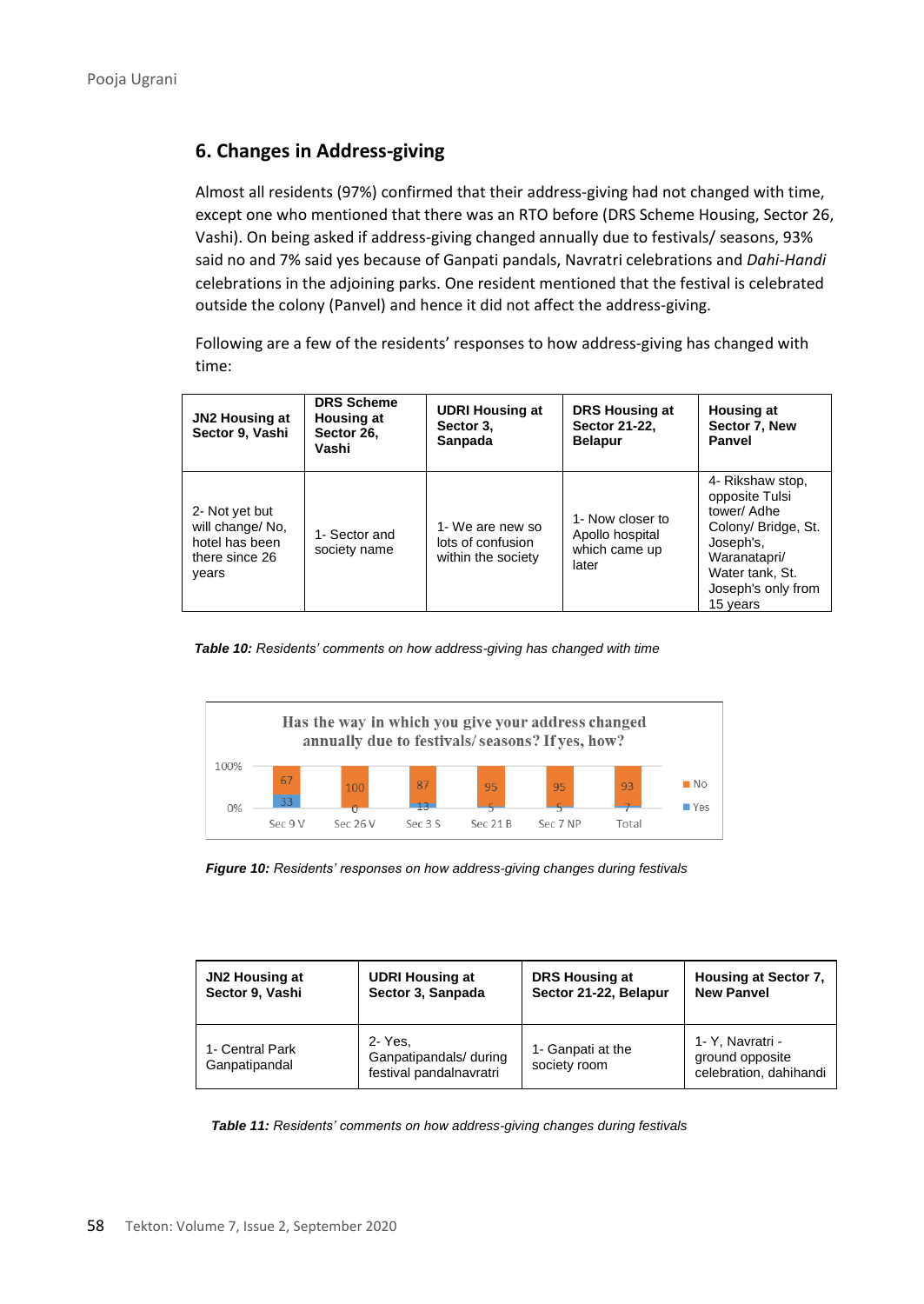## **Observations and Analysis**



*Figure 11: Plan of JN2 Housing, Sector 9, Vashi showing how multiple entry exit points facilitate an outward looking housing project connected to the city. (Source: Author)*

- Address-giving as an activity can include the mention of smells and sounds, but it isn't the most popular way of giving them.
- Multiple routes are taken to reach various houses in these colonies due to porous boundaries. Some landmarks are more popular than others due to proximity to the taken route or due to their association with the residents. Mostly landmarks are spaces frequented or used by the residents.
- In the JN2 Housing at Sector 9, Vashi, different houses, although in close proximity of each other, gave different landmarks as part of their address-giving in contrast to gated communities which would have given only one or two landmarks thanks to the limited entry/ exit points they possess. Porous boundaries of housing colonies facilitate outward looking built spaces where its residents identify better with the city at large as compared to a present day gated community. Although the people identify themselves to different portions of the city when it comes to landmarks, there is a collective identity due to the typology of housing they share with each other.
- When the boundaries of spaces are not clearly defined, it becomes difficult to identify and find them. Comparatively, the Sanpada housing colony seems to be facing higher problems than the rest with respect to address-giving and wayfinding. This may due to the absence of prominent landmarks. For a house in Sanapda, the resident mentioned that there were four entrances with no main gate. In some other cases, the absence of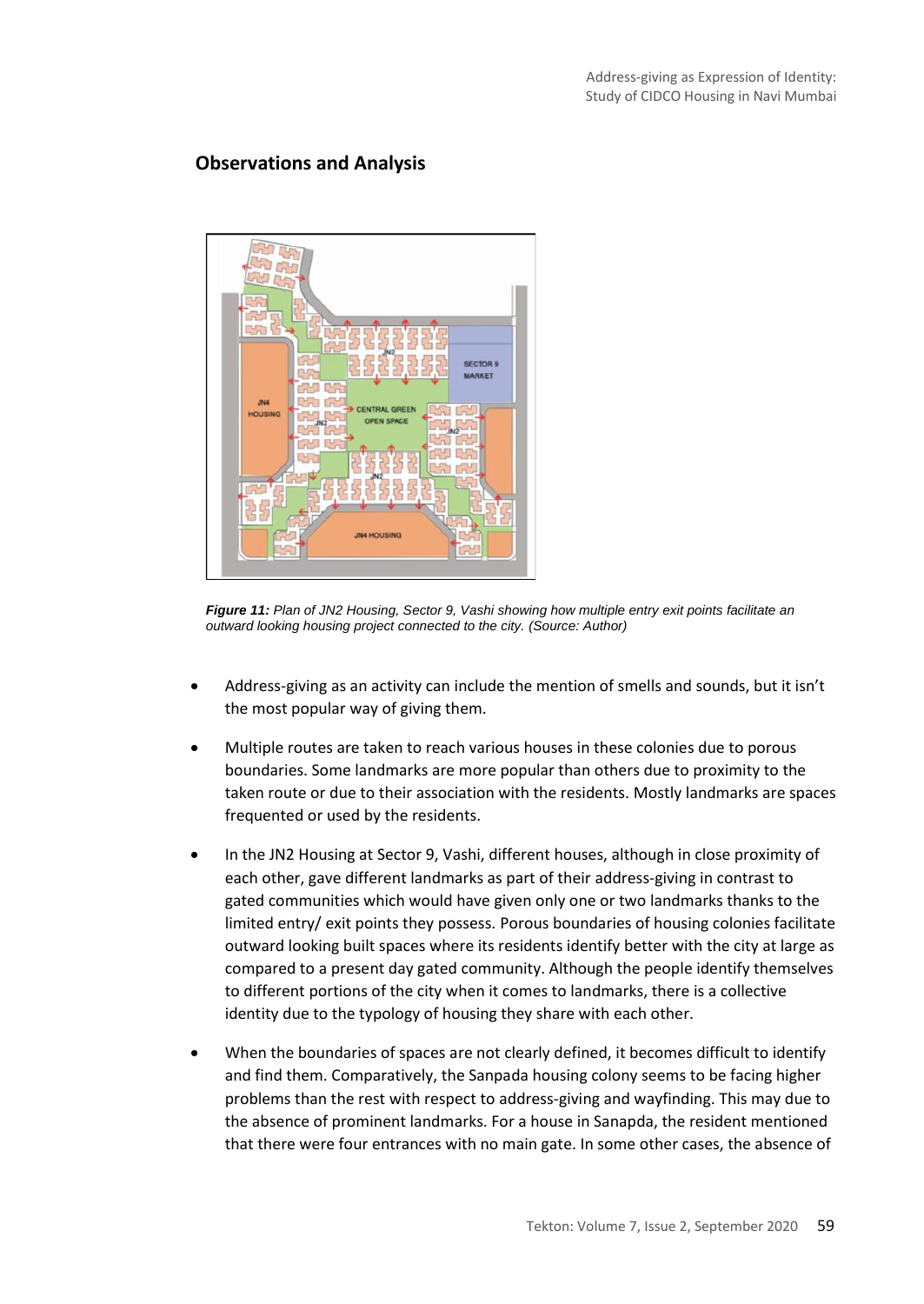a boundary wall (cases where the boundary wall becomes a seating) is mentioned. Such absences create difficulties in giving addresses.

- Proximity to the landmark has not been the only criteria for the choice of landmarks the residents used in giving their addresses. For example, Ganpati pandals were not used to give addresses by a majority of the residents, probably because they are temporary or probably because when they were interviewed it wasn't the Ganpati season. Also, *pandals* are territorial, so one may or may not associate with them even if one is close to a *pandal*.
- The Income Tax colony showed great diversity in the social class of people who stayed there. Here address-giving changed based on if you owned a four-wheeler or not. Also due to the location of the housing colonies, houses closer to the bus stop gave addresses that included bus routes whereas others gave references to other modes of transport such as trains, cars, autos, etc. Also due to the variation in the topography some houses while giving addresses included natural elements like the Parsik Hills (Eg: climb up the hill or go around the hill), while other houses from the same colony would give their address in a different fashion.
- The mode of transportation used to reach a certain residential unit becomes important in wayfinding. In many cases residents mentioned how their address-giving changed when their guests came to their houses by using trains, buses, auto rickshaws or walking. Some others mentioned how auto rikshaw drivers would play an active role in transporting the way finder to the desired destination aiding the process of strong synchronous social wayfinding.
- Landmarks given from the railway station and from the colony entrance to reach the house were different by the same address giver. Typically, the resident would give the most popular landmark from the station (each housing colony had one or two of these) to reach the vicinity of the colony. From this point at the colony entrance to the residential unit, a greater variety in the choice of provided landmarks was observed.
- Landmarks aren't always universally understood. In some cases, they cater to a smaller group in society. Eg: The Income Tax colony becomes a popular destination amongst Income Tax officials and hence that group finds it convenient to way find.
- Of the five housing projects studied, some occupy the entire sector of the node while others share the area with other facilities. It is easier to identify housing colonies that occupy the entire sector as these sectors come to be identified only by those specific housing projects as opposed to a mixed used sector where the popularity is shared with other landmarks such as schools, markets, etc. This might be one of the reasons why some housing colonies could not be identified from the nearest railway station, while others could.
- Naming of colonies can be seen as an expression of collective identity. The studied housing projects were initially identified by CIDCO using numbers, alphabets or housing schemes such as JN2 Housing or DRS Scheme Housing. The residents on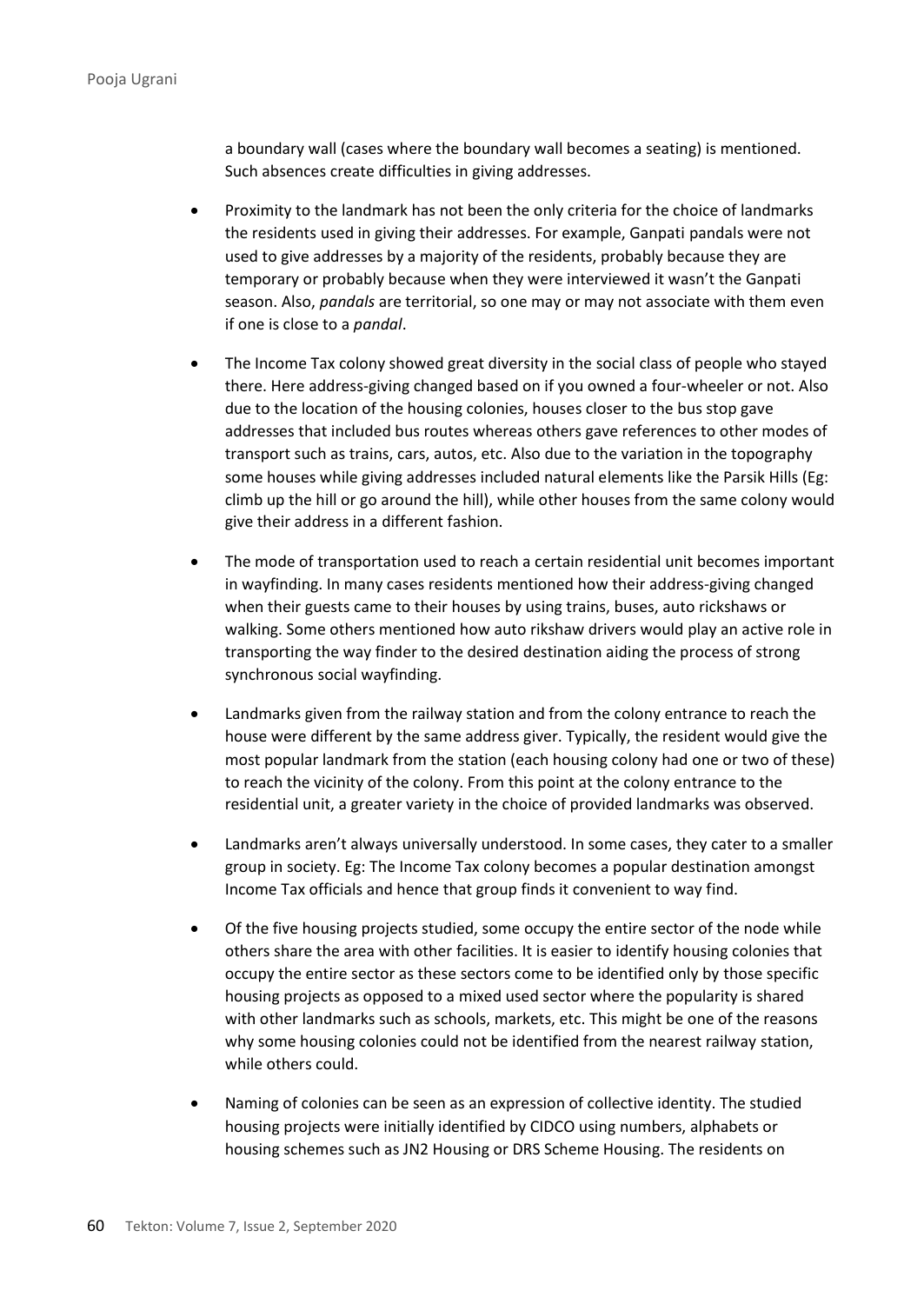inhabiting the buildings formed co-operative housing societies and came up with personalised names such as Siddhivinayak Co-operative Housing Society or Jai Maharashtra Society for smaller clusters within the housing project. These housing colony names become important elements of address-giving.

- Sometimes the landmark becomes more important than the name of the colony or project. Thus, a resident has association with a marker that is part of the city and hence starts belonging a little more to the city.
- Finding a house by using the kid's name or father's name or surname is something that reflects on which family member is more visible outside the house/ spends more time in the common spaces. Their mobility defines the geographical extent to which this method of wayfinding can be used. The other people apart from children who were "famous" and easy to find in the colony were the service providers. For instance, the colony electrician's address was known to all and hence anyone could direct you there. The other example was a school master who was revered and hence everyone knew his house. Commercial ventures like conducting tuition classes or beauty parlour in the house also lead to an increase in the popularity and hence made it easier to reach these houses by asking anyone in the colony.
- This means that there are people present in the colony to ask for the popular family member. So, address-giving thrives on strong synchronous social wayfinding.
- The change in address-giving during festivals by residents implied the degree of involvement of the residents themselves and of the colony collectively in the celebrations. These group engagements increase solidarity and strengthen collective identity.
- Not much change was observed in the manner in which the residents had given their address through the years. A few mentions about newer landmarks such as hospitals were made that had been included in the address-giving.
- It was observed that using technology to give and find addresses wasn't very prevalent in the housing colonies studied.

# **Conclusion**

The concept of being enmeshed in the world in a tangle of constantly changing human and non‐human relationships is put forward by Ingold (2007, pp. 3, 79) The act of wayfinding through a housing colony such as the ones studied involves witnessing these myriad relationships and immersing oneself in the world cultivated and constantly fed by the users and designers of that environment. The identity of these housing colonies is so enmeshed in the city, thanks to its porous boundaries that the mere act of reaching these dwellings becomes an enriching experience to any way finder who truly identifies with the city.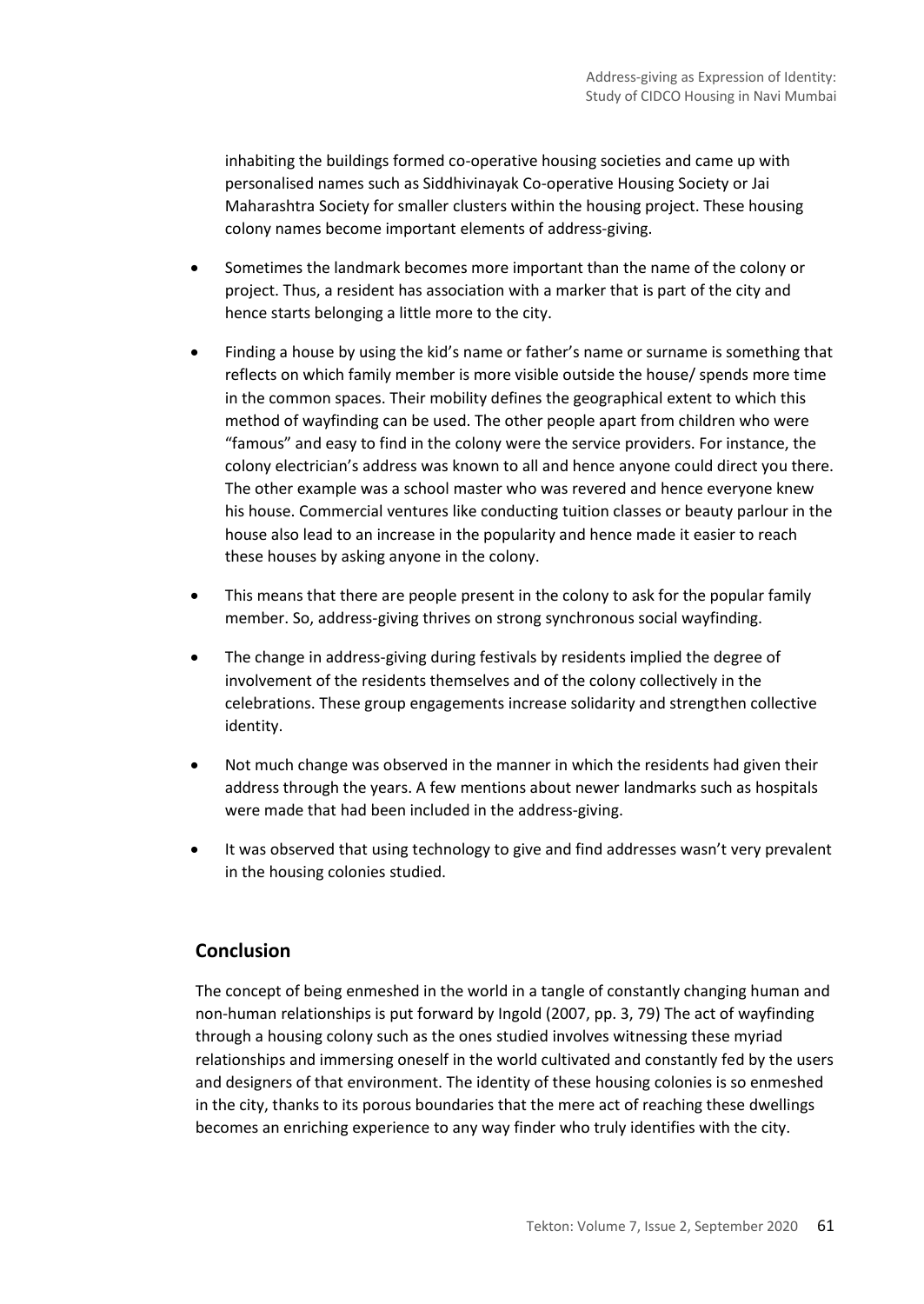A study such as this enlightens how a housing project can mean so much more than an architect's vision of it in terms of plans, sections, elevation, built up space, block and void, etc. Its identity resides collectively within peoples' memories that get accessed and modified constantly. These housing projects are spaces that look outwards, spaces that are connected to the city.

*"EngaOoru Madras-U, IdhukuNaangaThaane Address-U" (Kabilan, 2014)*

Loosely translated, the above verse in Tamil means,

"Our hometown is Madras, We are its identity (we are what makes Madras, Madras)" (Sucheendra, 2010).

It is interesting how the poet uses the word 'address' in place of identity (the literal translation of the second line being, we are its address). We are defined by the place we live in. People perceive our identity based on where we live.

Our cities are slowly becoming non responsive, sterile and homogenous. Studies such as these, attempt to bring to light the labyrinthine complexity that these designed housing typologies of the previous decades possess and how we as sensitive designers might learn from them and incorporate contextual portions into future housing projects. This may be our only hope to retain eccentric individual and collective identities in the urban palimpsests that we live in today.  $\blacksquare$ 

#### **Declaration:**

The data on the housing projects for writing this paper was collected for the author's M. Arch. Degree thesis titled "Evaluating the boundaries of domains in urban Indian environment" submitted to the University of Mumbai.

#### **Acknowledgements:**

I thank Prof. Mustansir Dalvi, my research guide, and the students of AIKTC SoA, New Panvel who helped me survey and conduct interviews on site.

#### **Glossary of Terms:**

*Bhaji* (Marathi) vegetable

*Dukaan* (Hindi/ Marathi) shop

*Kirana* (Marathi) grocery